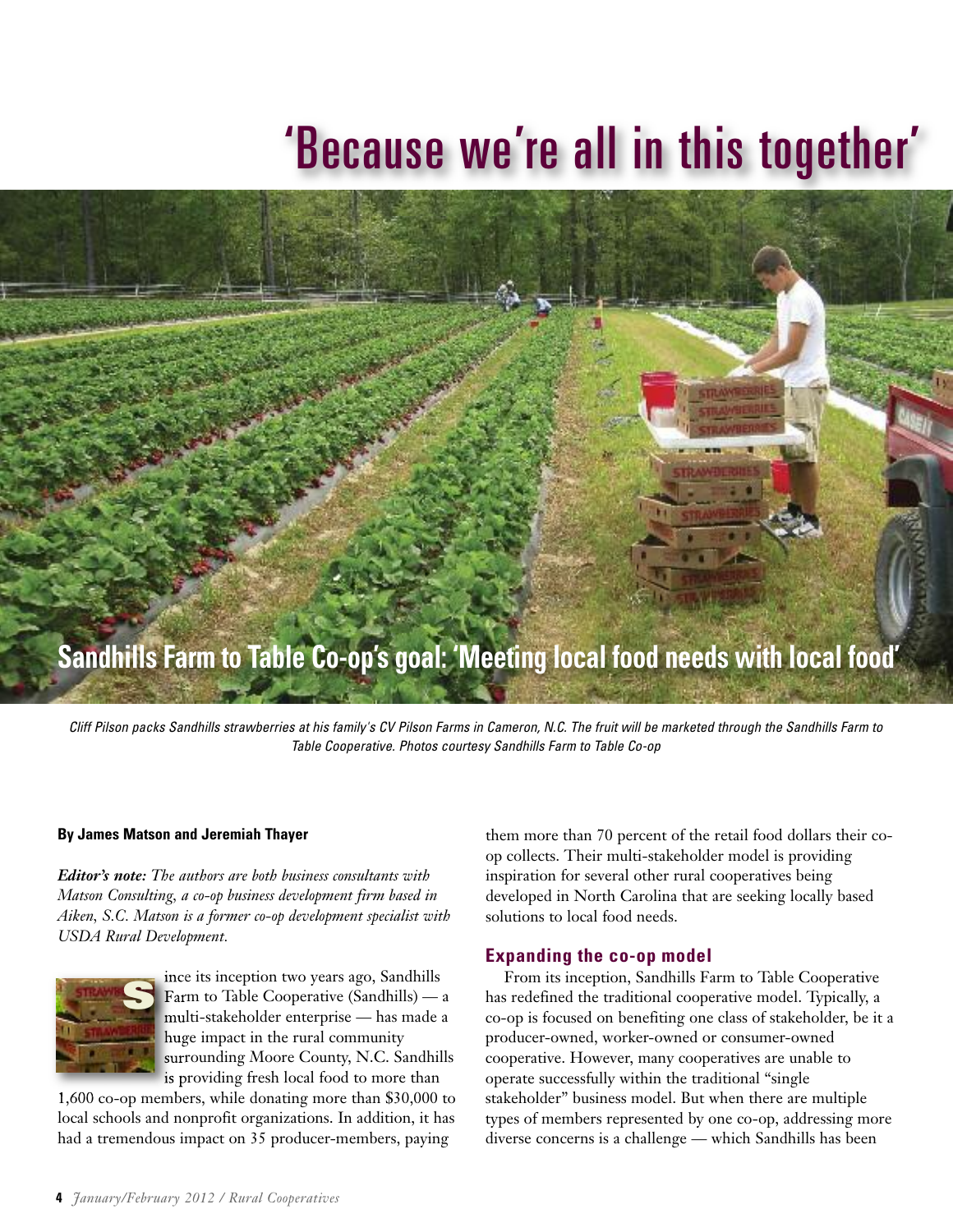designed to accomplish.

By including three different stakeholder groups (producerfarmers, consumer-customers and employees) in the decisionmaking structure of its operations, Sandhills has been able to expand the scope of benefits. It is one of the first local food cooperatives in the country in which the farmers, consumers and staff are all equal owners.

"People are less concerned about price, and the farmers are working to provide the best possible produce to their neighbors," says Jan Leitschuh, director of marketing and farmer relations for the co-op. "We're trying to be a cooperative in the truest sense of the word." While co-op leaders determined that the multi-stakeholder business structure was the best way to address the concerns of each party involved, the process is still evolving. They say the

supplied with regular "shares" in the form of produce distributed throughout the season.

In Sandhills' case, once customers become members, they are able to sign up for a subscription to receive "produce boxes," which are distributed on a regular schedule at various "gathering sites" located throughout the area. The multifarm CSA format employed by Sandhills ensures that the coop can offer a greater variety of produce as well as provide joint marketing and sales logistics. Similarly, the consumermembers receive the benefit of receiving their produce at gathering sites on a regular basis, instead of just when certain crops are in season.

While serving as a conduit for local food demand (which influences producers' planting decisions), Sandhills also serves to bring producers and consumers closer together.

*"…Two dozen farmers in our county have been able to survive and succeed because of their participation in this cooperative."*

flexibility of the cooperative structure is the key to sustaining growth.

Ultimately, Sandhills would tweak the multi-stakeholder format through the use of the "one member, one vote" concept, partnered with a board of seven directors. Two board members are elected directly by each of the three stakeholder classes. These six directors then appoint one additional, unaffiliated board member to provide balance and objectivity.

### **Reaching consensus**

The decision-making process posed an interesting challenge. The ideal of a "consensus" was never really considered. A simple majority vote of board members would allow any two interest groups to override the interest of the third, which is inconsistent with Sandhills' guiding principle: "We're all in this together."

A creative alternative emerged. Decisions are made by a simple majority vote, with the provision that at least one representative of each interest group must agree. The format of the cooperative serves as a watershed, expanding the benefit base beyond the stakeholders and into the community in which the cooperative resides.

### **Linking producers with consumers**

Sandhills Farm to Table Cooperative is an outgrowth of a wave of Community Supported Agriculture (CSA) co-ops that began springing up across the nation in the 1990s. At its core, Sandhills is a multi-farm CSA cooperative. This multifarm format allows the co-op to expand on the benefits of traditional CSAs. In a typical CSA, consumer-members financially support local producers and, in turn, they are

"The co-op has been very successful in building a positive relationship between the farmers and community," says John Blue, a Sandhills farmer-member. "It has stimulated interest in using local products that we, as farmers, could have never accomplished as individuals."

This "consumer connection" is especially important for "transitioning farmers," those who are too large to make a living by selling at farmers markets, but not big enough to access large-scale producer markets. Or, these farmers may be transitioning from producing one crop type to another. By participating in the cooperative, many of these producers have been able to succeed.

"A full-time farmer transitioning from commodity crops, like tobacco, into direct-to-consumer sales finds it difficult to adjust his production and marketing practices to meet the demand for locally grown, fresh fruits and vegetables," says Taylor Williams, an agent with North Carolina Cooperative Extension. "Sandhills Farm to Table helps the farmer expand and diversify production and marketing practices to meet the demand for locally grown, fresh fruits and vegetables. It is no exaggeration to say that two dozen farmers in our county have been able to survive and succeed because of their participation in this cooperative."

Sandhills returns local dollars to the community, primarily through payment to farmers for their produce. In 2011 alone, 35 farmer producers were paid at least 70 percent of the retail food dollars from the co-op's produce sales.

### **Community impacts**

While Sandhills includes the functions of a traditional CSA, it has become much more than that to the local community. The co-op's goals have always included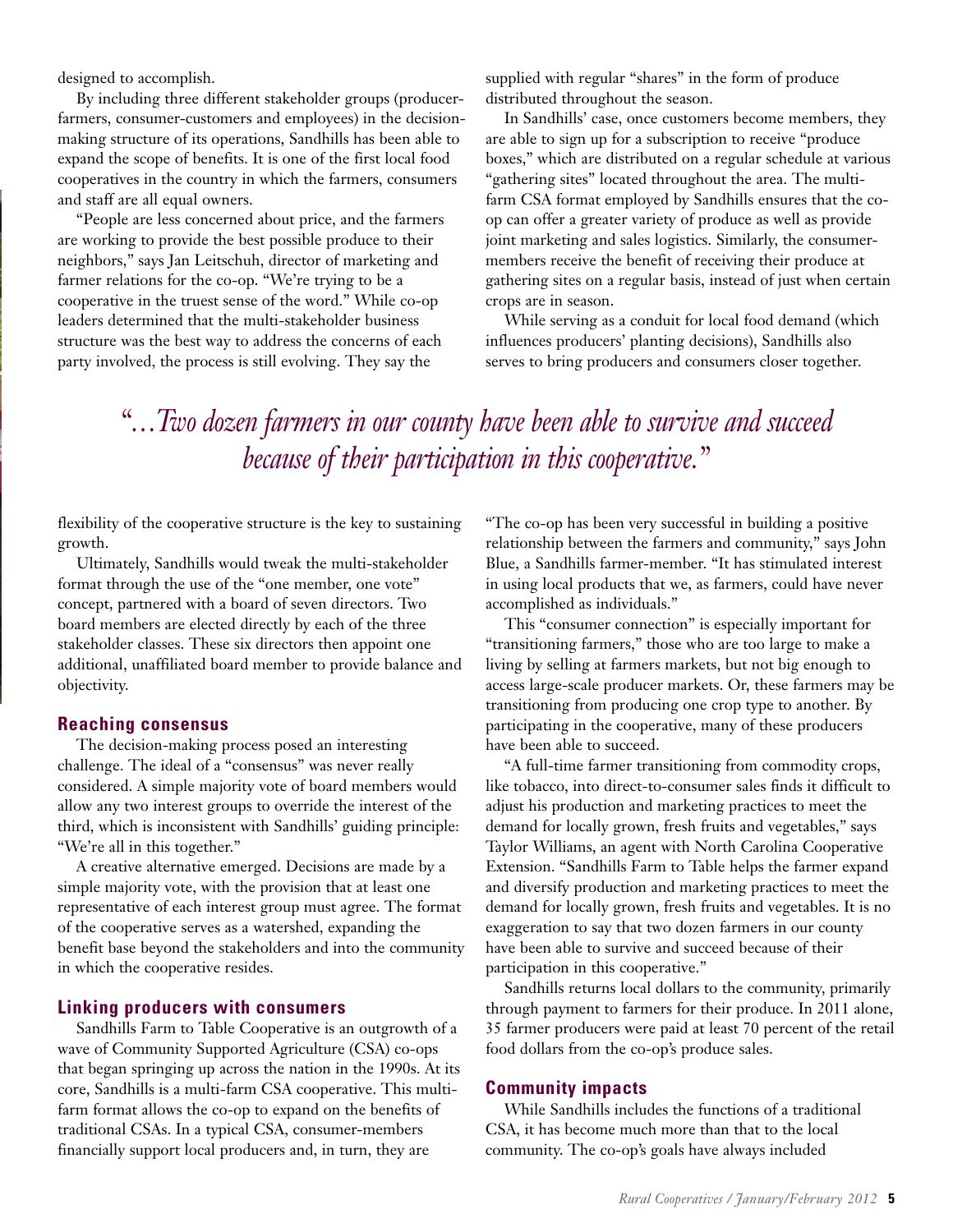community building. An example of this can be seen in the use of "gathering sites," rather than simple "pick-up locations." Jan Leitschuh says that the idea was to make the gathering sites a place where people could get to know their neighbors, swap recipes and generally have a more pleasant experience than is experienced at a typical "get your box and go"-type pick-up site. She sees the gathering sites as one of the key benefits of Sandhills Farm to Table, compared to other cooperative models.

While community building is accomplished through the strengthening of producer-consumer ties, it is also accomplished by fostering volunteerism. People begin to understand that "we're all in this together." In 2010, Sandhills was the recipient of more than 2,500 hours of

volunteer services from members and others. Most of this donated time was used to operate the weekly gathering sites at churches and elementary schools.

Working together to meet the personal needs of the cooperative members also helps meet the needs of people and organizations outside the cooperative. Through donations to gathering site hosts in 2011, more than \$30,000 was given to three public elementary schools, three churches and several other local, nonprofit organizations. That amount is up from about \$10,000 in 2010.

In addition to its role as a CSA, the co-op is also on the cutting edge of the emerging "food hub" trend, in which the Internet becomes a marketing vehicle for local producers and a shopping platform for consumers. Through the use of

# **Laying groundwork key to successful launch**

The road to the development and ultimate start-up of Sandhills Farm to Table Cooperative (Sandhills, or SF2T)) required long, hard work by a few dedicated leaders. The multi-stakeholder business structure was not broadly embraced when the concept was first floated, as public interest and awareness in local food sheds was in an embryonic stage at that time in North Carolina.

Fenton Wilkinson — a local sustainable-community development planner/activist who first envisioned the co-op — found that his initial attempts to "shop around" the concept stirred little community reaction. Wilkinson had experience in this field from previous projects and thus knew how important it would be to lay the groundwork for the co-op properly.

"I started an enterprise similar to SF2T in Washington state in 1997, as a for-profit worker cooperative," Wilkinson recalls. "After 18 months of operations, the business closed — even though it was about at the point of liftoff — because the vast bulk of the energy fueling it was mine. I burned out.

"Several years later, I moved to Moore County and felt that a similar local food distribution company would work locally. While the earlier attempt proved the concept's feasibility, I decided that I would only undertake it as a community development enterprise, rather than a personal, for-profit business. It seemed to me that the likelihood of success and longevity was much higher if the project was a community endeavor — that is, if it came out of a groundswell of support from a broad cross-section of community interests."

He tried to get various community leaders interested in the concept in 2003, 2005 and 2007, looking for broad community support. "While the idea was generally well received, no one was interested in becoming directly

involved," he says.

"In 2009 when the idea was once again floated, Tim Emmert, a Moore County Community Development Planner, jumped on board and the ember started glowing. Together, we slowly built a coalition of public agencies, NGO organizations and citizens. The ensuing 'blaze' resulted in SF2T."

Reaching 3.5 percent of the county population as subscribers in just the co-op's second year "speaks volumes as to the efficacy of using the community endeavor approach," Wilkinson says. A key move occurred when Wilkinson (who would become the co-op's general manager) enlisted the help of Jan Leitschuh (who became the co-op's marketing director). With her involvement, community support began building in earnest.

Small grants from RAFI (the Rural Advancement Foundation International/USA) — which supports small farms and co-ops that use sustainable agricultural practices — and from an individual gave the fledgling co-op an early boost.

Outside assistance was sought from many sources. Key to Sandhills' ultimate success was its ability to form strong partnerships in the agricultural community and receiving strong support from USDA Rural Development staff and programs. Bruce Pleasant, business/cooperative programs specialist with USDA Rural Development's state office for North Carolina, met with the leaders to help move the co-op development process into the next phase.

Co-op organizers met with the North Carolina MarketReady office and its development partner, Matson Consulting. These groups provided critical technical assistance for the community leaders through funding provided under in a USDA Rural Cooperative Development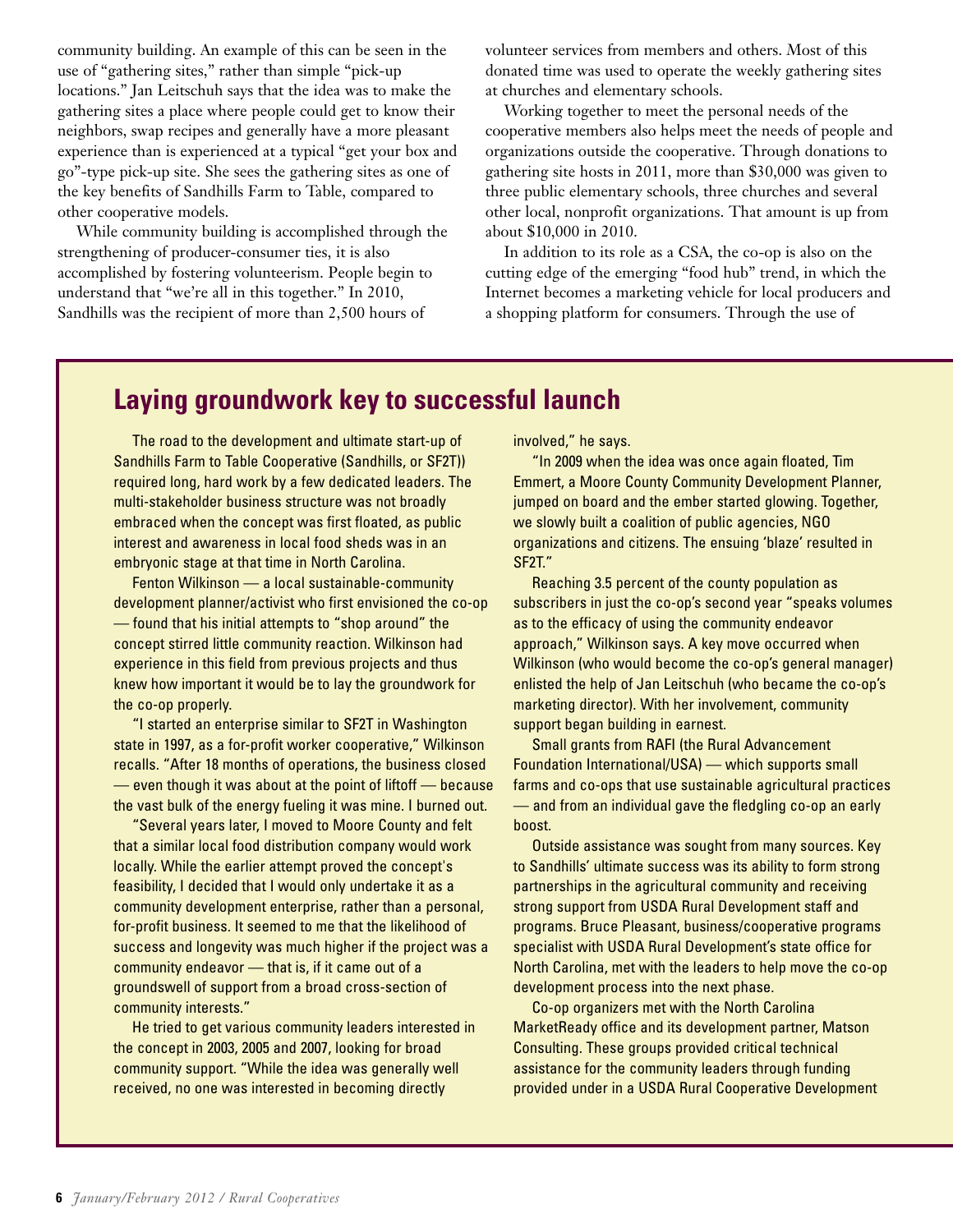Sandhills' website, the co-op offers services much like a "preorder" farmers market. Orders are placed via the website, then a "market day" is scheduled on which food and nonfood items are picked up and a final bill is determined.

The use of market days allows producers to include food items that probably would not "survive" in the produce boxes, as well as to include more highly processed items, such as cured meats, jams, jellies and baked goods. Because they provide a source of guaranteed sales, market days have also allowed producers to include more difficult-to-store items, such as grass-fed beef, pork, and lamb; sausages; breads; and jams.

While the website format allows producers to find a sure market, it also opens the door for new business ventures in

the community.

A recent survey identified several areas where there was a potential market, but uncertainty existed about local producers to meet the demand. One result of this is the Olde Time Bakery. Business owner Leslie Covington says she was willing to start the bakery due largely to Sandhills Farm to Table Cooperative. "I broke even my first month, primarily selling directly to Sandhills members on a limited basis," Covington says. "I can't wait to be able to offer subscriptions."

## **Working with low-income households**

Sandhills' service region includes several USDAdesignated "food deserts," which are defined as "a low-

### Sharing the workload will help prevent burn out by a co-op's "heavy lifters," according to leaders of the Sandhills Co-op (below).



Grant (RCDG), at no cost to the cooperative.

NC MarketReady helped the organizational committee through several months of planning and meetings. The many hours of technical assistance provided through the RCDG from USDA proved invaluable for getting Sandhills Farm to Table Cooperative off the ground.

The organizing process was overwhelming at times. The cooperative had to resolve many internal issues to be fair for each class of stakeholders. There were few exact patterns to follow. So, with the help of many others, Sandhills took "pieces" from many other organizations that seemed to best fit its goals.

Looking back at the effort, Leitschuh says: "There were some intense 'birth pains' during the start-up, primarily because so many structures had to be invented from scratch — and each decision affected all the others. At that time, there were only two of us doing the heavy lifting, although Fenton took pains to engage opinion from all segments of the potential membership. We drew heavily upon Co-op Extension and NC University resources, including the NC MarketReady Center. It was a process that consumed two full years of two lives and left us exhausted."

Leitschuh's key advice for others following a similar course of action: "Enlist more 'heavy lifters' from the

community at the start." Also, borrow from other existing coop business models.

Wilkinson says one of the major barriers to starting a local food hub is figuring out how to get both consumers and farmers to make commitments based on the "raw concept." The co-op adopted an approach of "leveraging incremental steps. We started with a no-commitment, online consumer survey which garnered well over 600 responses, with 85-plus percent saying they were very interested in the idea."

That enabled the co-op organizers to get the attention of key local farmers and engage them in a dialogue. While there was farmer interest, when it came time for them to make a real commitment to plant and sign a delivery agreement, there was resistance, because the consumers had not done anything to indicate they really meant it, Wilkinson explains.

"We went to the consumers, explained that the farmers were at the point of having to make a real investment months before they had anything to sell, and they wanted some indication that the consumers really meant it. We couldn't sell subscriptions because no details of what that meant were known, much less the fact that we had no produce supply in hand."

Instead, consumers were invited to become charter members, paying \$25 to join and support the co-op, but without any commitment to subscribe. "More than 450 households joined as charter members in one month. This community support surprised the farmers and was sufficient inducement for them to make growing commitments to SF2T. With farmer commitments in hand, we were then able to structure the produce box subscription details and begin accepting subscriptions in February. The rest is history." $\blacksquare$